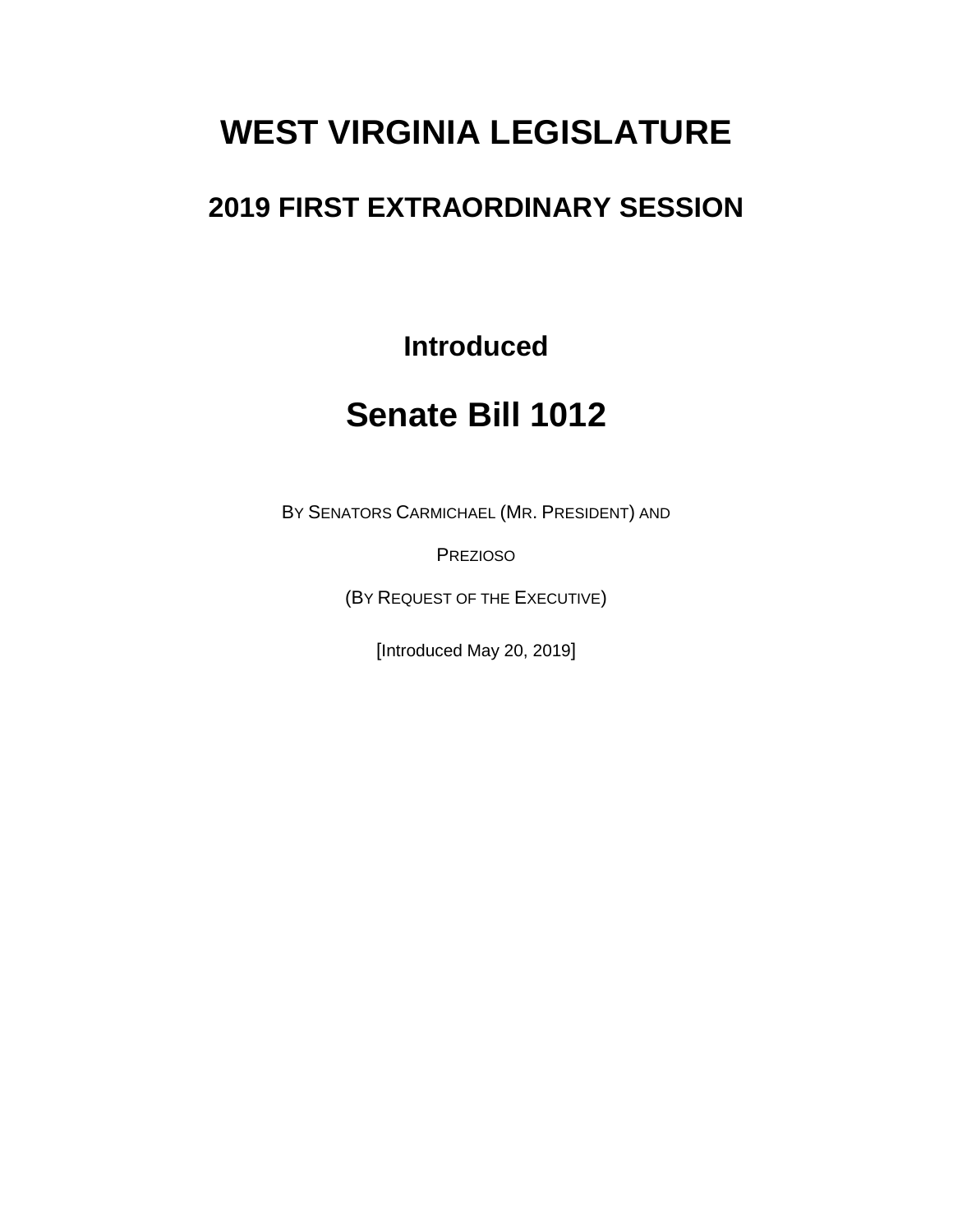A BILL to amend the Code of West Virginia, 1931, as amended, by adding thereto a new article, designated §16-59-1, §16-59-2, and §16-59-3, all relating to regulation of recovery residences; providing voluntary certification procedures; providing voluntary inspection standards; providing requirements for the referral of persons; providing criminal penalties and fines; permitting rulemaking; requiring compliance with the Fair Housing Act and Americans with Disabilities Act; and providing for the payment of state funds to recovery residences in certain circumstances.

*Be it enacted by the Legislature of West Virginia:*

## **ARTICLE 59. CERTIFICATION OF RECOVERY RESIDENCES.**

### **§16-59-1. Definitions.**

- As used in this article, the term:
- (1) "Certificate of compliance" means a certificate that is issued to a recovery residence
- by the Department's appointed certifying agency.
- (2) "Certified recovery residence" means a recovery residence that holds a valid certificate
- of compliance.
- (3) "Department" means the Department of Health and Human Resources.
- (4) "Recovery residence" means a single family, drug-free and alcohol-free residential
- dwelling unit, or other form of group housing, that is offered or advertised by any person or entity
- as a residence that provides a drug-free and alcohol-free living environment for the purposes of
- promoting sustained, long-term recovery from substance use disorder.

### **§16-59-2. Voluntary Certification of Recovery Residences.**

- (a) The department shall contract with an entity to serve as the certifying agency for a
- 2 voluntary certification program for drug-free and alcohol-free recovery residences based upon
- standards determined by the National Alliance for Recovery Residences (NARR) or a similar
- entity. The certifying agency shall establish and implement an accreditation program for drug-free
- and alcohol-free recovery residences that shall maintain nationally-recognized standards that: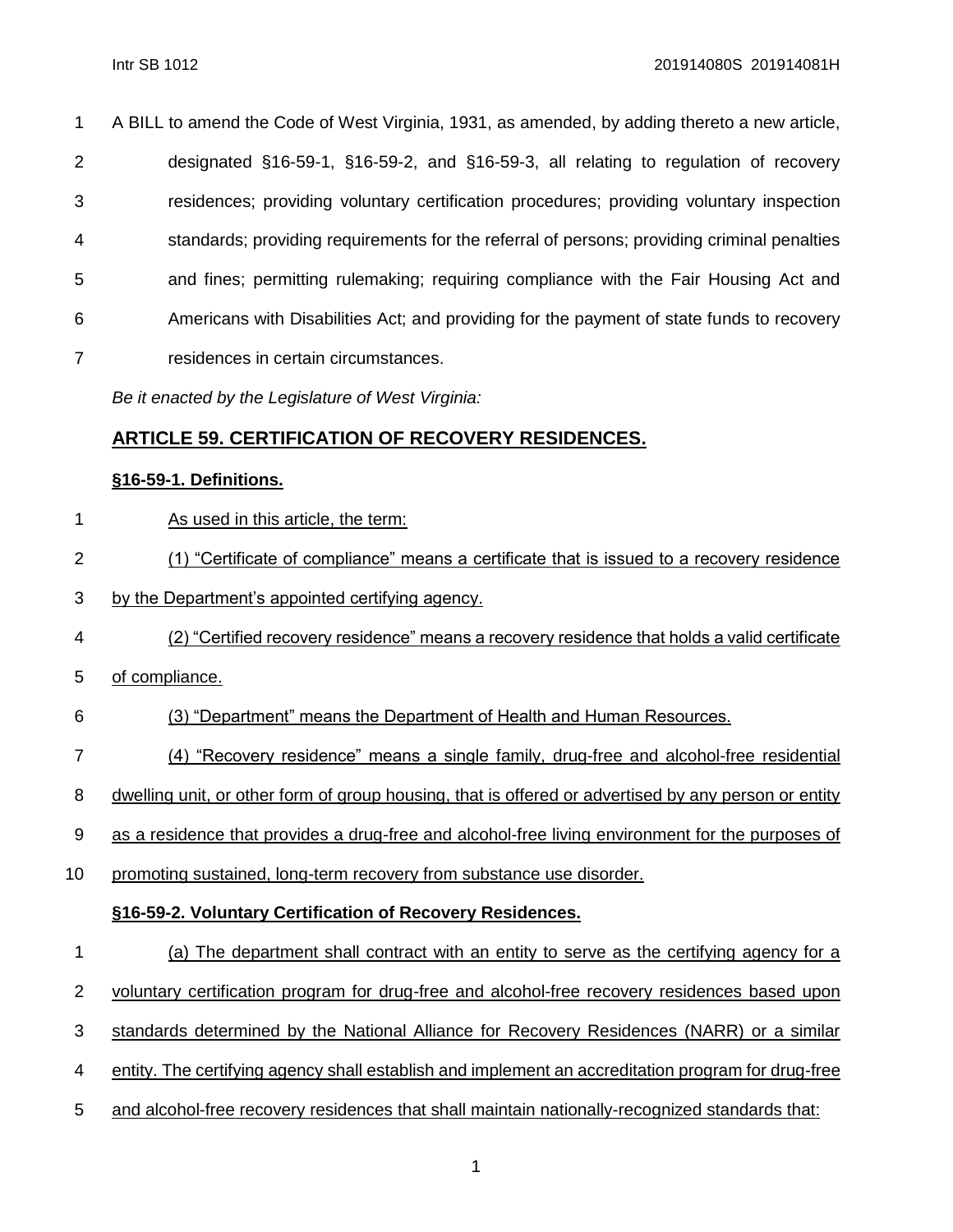Intr SB 1012 201914080S 201914081H

| 6  | (1) Uphold industry best practices and support a safe, healthy and effective recovery                   |
|----|---------------------------------------------------------------------------------------------------------|
| 7  | environment;                                                                                            |
| 8  | (2) Evaluate the residence's ability to assist persons in achieving long-term recovery                  |
| 9  | goals;                                                                                                  |
| 10 | (3) Protect residents of drug and alcohol free housing against unreasonable and unfair                  |
| 11 | practices in setting and collecting fee payments.                                                       |
| 12 | (b) The department shall require the recovery residence to submit the following:                        |
| 13 | (1) Documentation verifying certification as specified and administered by the certifying               |
| 14 | agency;                                                                                                 |
| 15 | (2) If a municipality or county offers or requires verification of compliance with local                |
| 16 | <u>building, maximum occupancy, fire safety and sanitation codes applicable to single family</u>        |
| 17 | housing, documentation of verification by the municipality or county where the recovery residence       |
| 18 | is located stating that the recovery residence is in compliance.                                        |
| 19 | (c) If a municipality or county offers or requires verification of compliance with local                |
| 20 | building, maximum occupancy, fire safety and sanitation codes applicable to single family               |
| 21 | housing, the municipality or county must perform requested or required inspections within 30 days       |
| 22 | of receiving a request for verification. If a residence is located within a municipality or county that |
| 23 | offers or requires verification of compliance with local building, maximum occupancy, fire safety       |
| 24 | and sanitation codes applicable to single family housing, and the municipality or county fails to       |
| 25 | perform requested or required inspections within 30 days of receiving a request for verification.       |
| 26 | the residence may apply for and be granted certification directly through the certifying agency         |
| 27 | without the aforementioned verification.                                                                |
| 28 | (d) Upon receiving a complete application, the certifying agency shall evaluate the                     |
| 29 | residence to determine if the residence is in compliance with national best-practice standards and      |
| 30 | safety requirements. Additionally, any application of the items specified in this section, must         |
| 31 | comply with the Fair Housing Act, 42 U.S.C. § 3601 et seq. and the Americans with Disabilities          |

2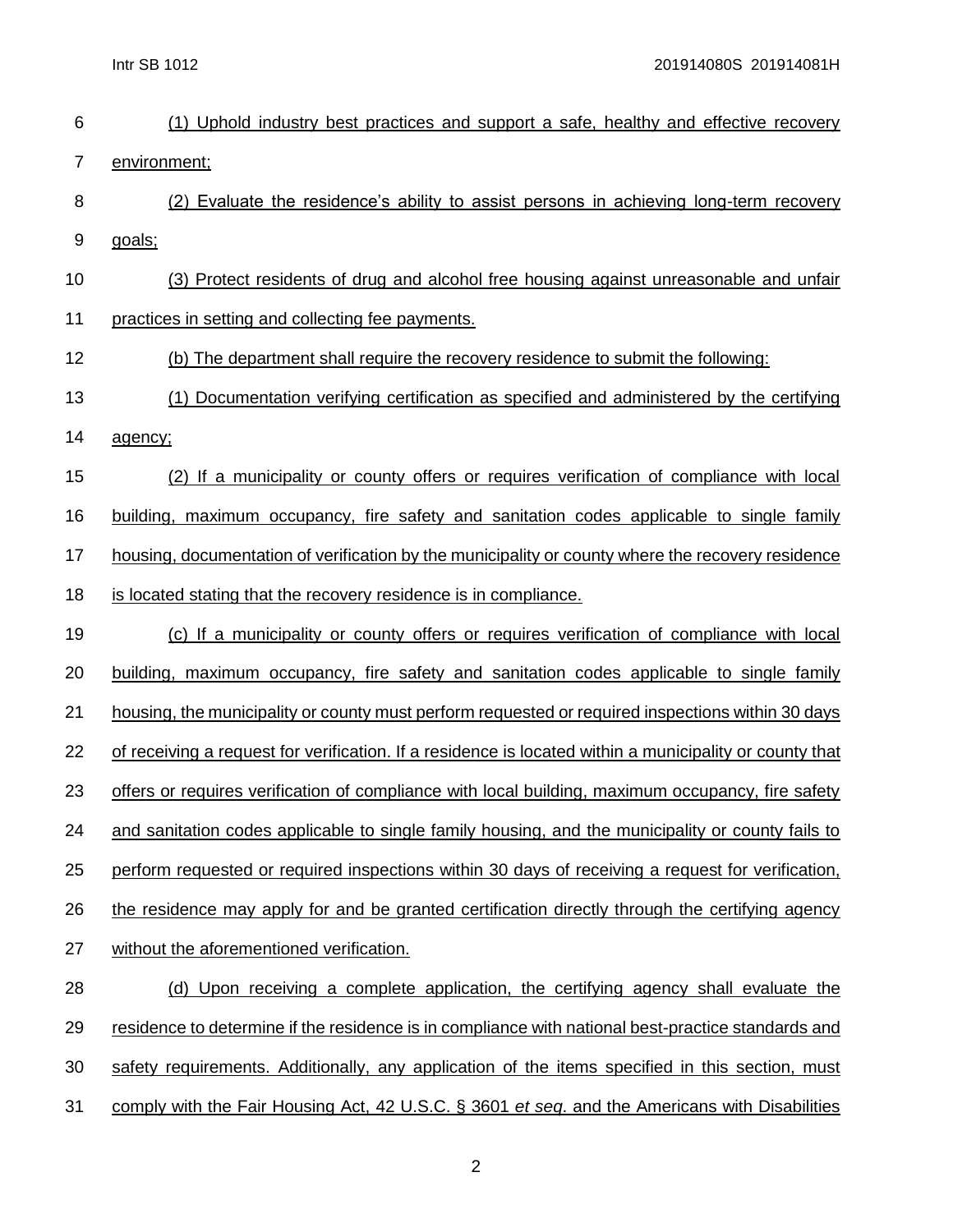Act of 2008, 42 U.S.C. § 12101 *et seq*.

(1) If it is determined that the residence is in compliance, the certification agency shall

issue a certificate of compliance to the recovery residence operator for the specific recovery

- residence location set forth in the application.
- (2) Each residence location, even if operated by the same person or entity, must maintain
- a certificate of compliance for the purposes of this article.
- (e) The certifying agency may suspend or revoke a certificate of compliance if the recovery
- residence is not in compliance with any provision of this section or has failed to remedy any
- deficiency identified in writing and served by certified mail. Suspension or revocation may take
- place after a notice of deficiency is served and has existed for at least 30 days.
- (f) The certifying agency shall implement and maintain a process by which a residence 43 whose certification has been suspended or revoked may apply for and be granted reinstatement. If a municipality or county offers or requires verification of compliance with local building, maximum occupancy, fire safety and sanitation codes applicable to single family housing, and if the residence's certification suspended or revoked for non-compliance with local building, maximum occupancy, fire safety and sanitation codes applicable to single family housing the 48 municipality or county may charge a fee of up to \$100 for any requested re-inspection of a recovery residence by the residence seeking reinstatement.
- (g) The Department shall periodically evaluate the quality, integrity, and efficacy of the accreditation program developed. The Department shall promulgate rules subject to legislative approval in accordance with §29A-3-1 *et seq*. of this code to implement this section that shall include a process for receiving complaints against drug-free and alcohol-free recovery residences and criteria by which such residences' certifications can be revoked. (h) A person may not advertise to the public, any recovery residence as a "certified
- recovery residence" unless the recovery residence has first secured a certificate of compliance
- under this section. A person who violates this subsection commits a misdemeanor, punishable by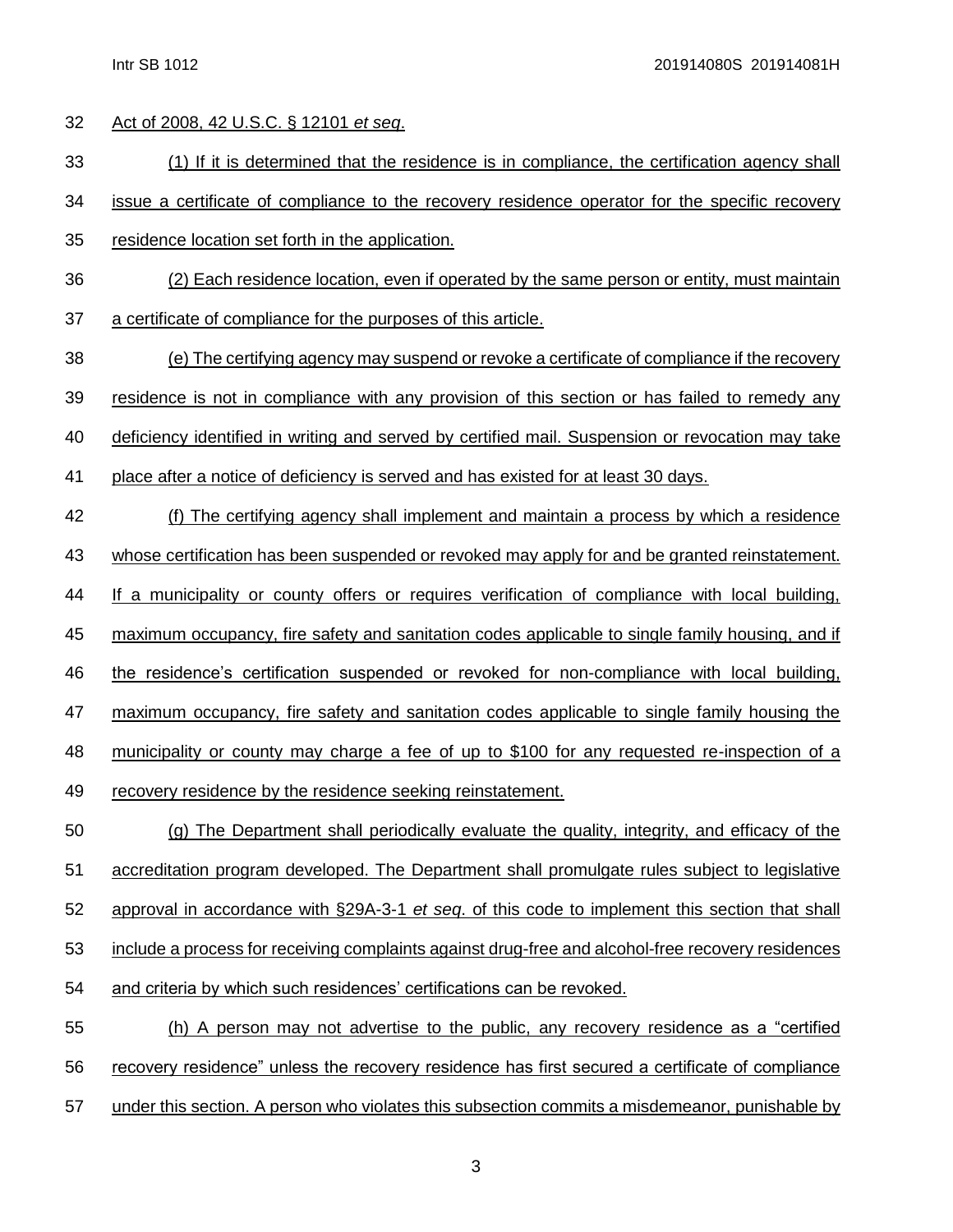- a fine of not less than \$1,000 nor more than \$5,000 for each infraction.
- (i) Nothing herein shall be read to require any recovery residence to obtain certifications
- set forth herein in order to conduct operations.

### **§16-59-3 Referrals to Recovery Residences; Prohibitions; Receipt of State Funds.**

- (a) The certifying agency shall maintain, publish and disseminate a list of drug and alcohol
- free housing certified pursuant to this section. This list shall be disseminated to the department
- for use by each state agency or vendor with a statewide contract that provides substance use
- disorder treatment services. The list shall also be posted on the website maintained by the
- certifying agency.
- (b) The Division of Corrections and Rehabilitation, the Parole Board, county probation
- offices, day report centers, municipal courts, and a medical or clinical treatment facility that
- 8 receives any funds for its operations from the state treasury, may not make a referral of any
- 9 prisoner, parolee, probationer, or prospective, current, or discharged patient or client to a recovery
- residence unless the recovery residence holds a valid certificate of compliance as provided in
- §16-59-2 of this code.
- (c) No recovery residence is eligible to receive funds from any source within the State
- Treasury unless it holds a valid certificate of compliance as provided in §16-59-2 of this code.
- 14 (d) A state agency and a medical or clinical treatment facility that receive funds for its
- operation from the State Treasury, that make referrals to recovery residences shall maintain
- records of referrals to or from recovery residences.
- (e) Nothing in this section requires a state agency or a clinical or medical provider to make
- a referral of a person to a recovery residence.
- (f) A person who violates this section commits a misdemeanor, punishable by a fine of not
- less than \$500 nor more than \$1,000.

NOTE: The purpose of this bill is to create the voluntary certification of recovery residences. Strike-throughs indicate language that would be stricken from a heading or the present law